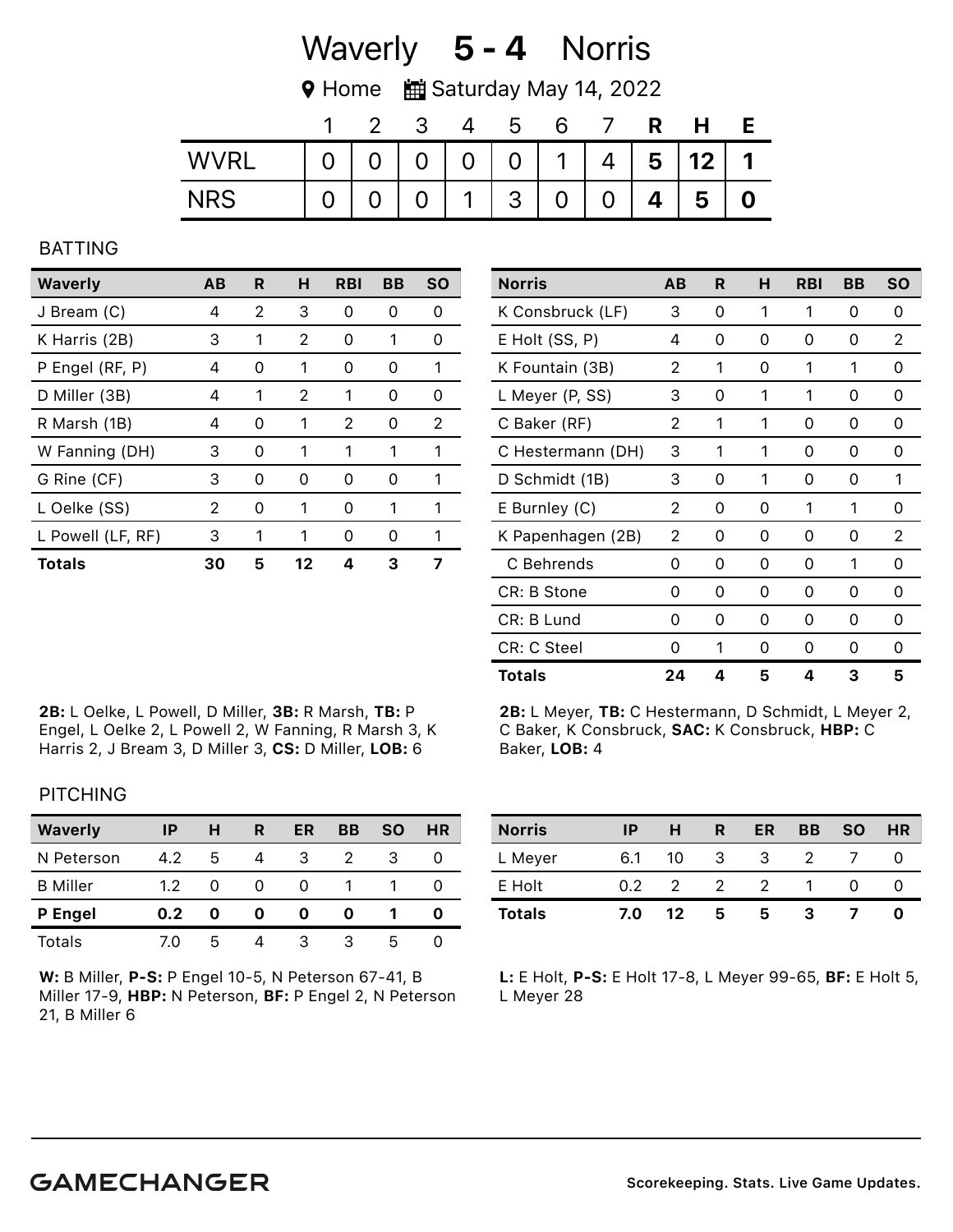# Beatrice  $8 - 1$  Central City/Fullerton/ Centura

9 Home **曲** Saturday May 14, 2022

|             |                |                |             |                | . G            |                |          |   |      |             |
|-------------|----------------|----------------|-------------|----------------|----------------|----------------|----------|---|------|-------------|
| <b>BTRC</b> | 2 <sup>1</sup> | $\overline{O}$ |             | 1 3 0 2 0      |                |                |          |   | 8 12 | $\Omega$    |
| CNTR        |                |                | $\mathbf 1$ | $\overline{0}$ | $\overline{0}$ | $\overline{0}$ | $\Omega$ | 1 |      | $\mathbf 2$ |

### BATTING

| <b>Beatrice</b>    | AB | R        | н  | <b>RBI</b> | BB | <b>SO</b> |
|--------------------|----|----------|----|------------|----|-----------|
| J Blackburn (2B)   | 5  | 0        | 1  | 0          | 0  | 1         |
| M Reis (CF)        | 3  | 2        | 3  | 0          | 2  | 0         |
| T Timmerman (P,    | 3  | 0        | 0  | 1          | 1  | 2         |
| D Nelson (LF)      | 4  | 3        | 3  | 0          | 1  | 0         |
| A Burroughs (3B)   | 3  | 1        | 2  | 3          | 2  | 0         |
| A DeBoer (SS)      | 4  | 1        | 1  | 2          | 1  | 2         |
| C Jobman (1B)      | 3  | 0        | 2  | 2          | 1  | 1         |
| M Mayfield (P)     | 0  | $\Omega$ | 0  | 0          | 0  | 0         |
| T Henning (C)      | 2  | 0        | 0  | 0          | Ω  | 2         |
| C Eggert (C)       | 1  | 0        | 0  | 0          | 0  | 1         |
| A Russell (RF)     | 4  | 0        | 0  | 0          | 0  | 3         |
| CR: D Roeder       | 0  | 1        | 0  | 0          | Ω  | 0         |
| CR: J Buhr         | 0  | 0        | 0  | 0          | Ω  | 0         |
| <b>CR: L Feist</b> | 0  | 0        | 0  | 0          | Ω  | 0         |
| Totals             | 32 | 8        | 12 | 8          | 8  | 12        |

2B: A Burroughs 2, C Jobman, D Nelson, 3B: M Reis, TB: A DeBoer, M Reis 5, A Burroughs 4, C Jobman 3, J Blackburn, D Nelson 4, SF: T Timmerman, HBP: T Henning, SB: A DeBoer, M Reis 2, A Burroughs, J Blackburn, D Nelson 4, LOB: 13

| <b>Central City/Fullert</b> | - AB | R | н        | <b>RBI</b> | ΒB            | <b>SO</b> |
|-----------------------------|------|---|----------|------------|---------------|-----------|
| C Noakes (SS)               | 3    | 0 | 1        |            | O             |           |
| B Jensen (1B)               | 2    | 0 | 1        | Ω          | Ω             |           |
| K Jensen (P, 2B)            | 3    | 0 | O        | O          | O             | 0         |
| B Caspersen (3B)            | 3    | 0 | $^{(1)}$ | O          | $\mathcal{L}$ |           |
| B Gorecki (C)               | 3    | 0 | 1        | O          | O             | 1         |
| J Ruhl (2B, LF, RF)         | 3    | 0 | O        | O          | O             |           |
| A Gragg (LF, P, LF)         | 2    | O | O        | O          | O             | 2         |
| J Peterson                  | 1    | ი | O        | O          | O             | 1         |
| G Pickrel (RF, P)           | 2    | Ω | O        | Ω          | 0             | 1         |
| K Fries (CF)                | 2    | 1 |          | Ω          | O             |           |
| Totals                      | 24   |   |          |            |               |           |

2B: C Noakes, TB: K Fries, C Noakes 2, B Jensen, B Gorecki, HBP: B Jensen, LOB: 3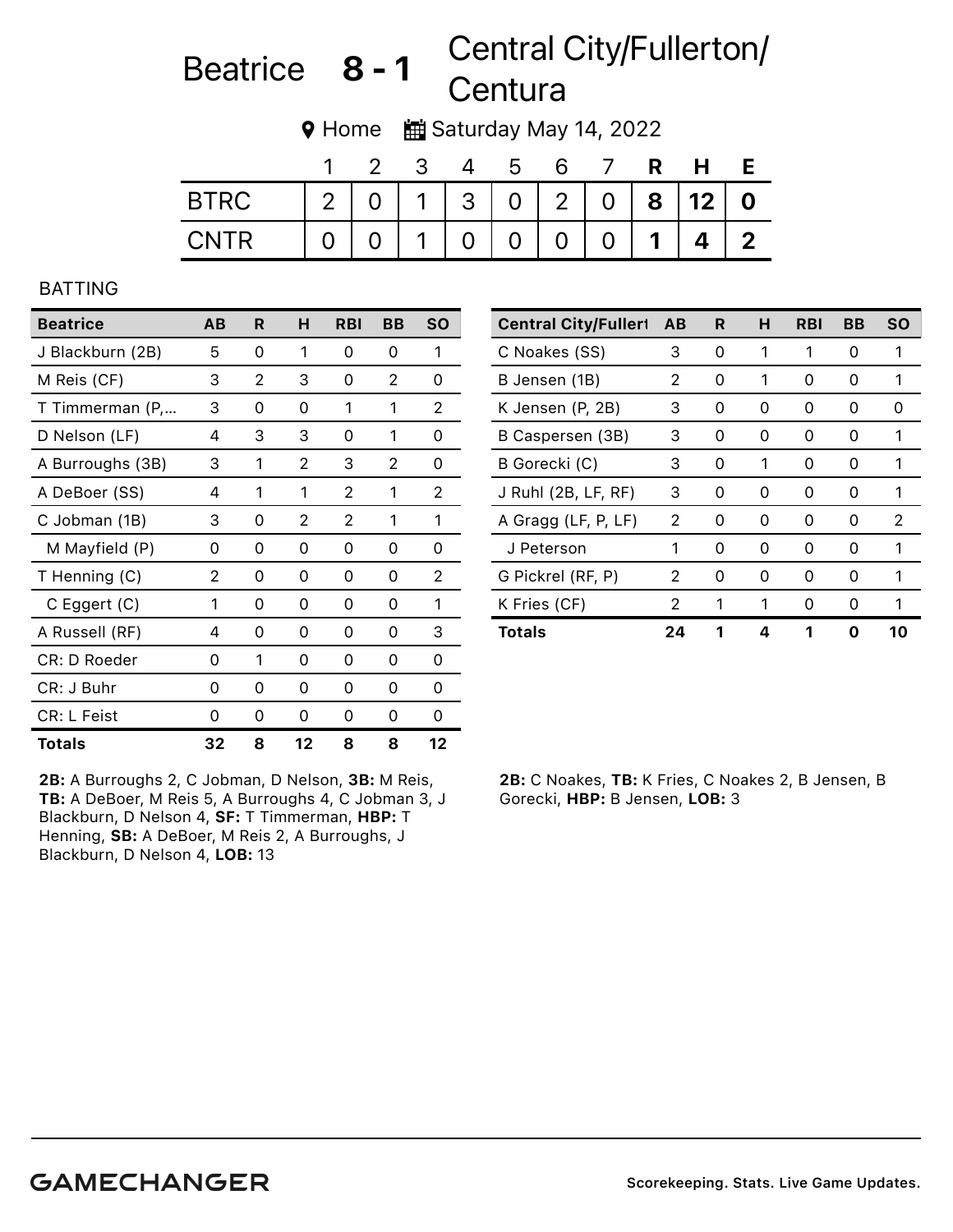**PITCHING** 

| <b>Beatrice</b> | ΙP  | н        | R | ER | BВ | <b>SO</b> | <b>HR</b> |
|-----------------|-----|----------|---|----|----|-----------|-----------|
| T Timmerman 5.0 |     | $\sim$ 3 |   |    |    |           |           |
| M Mayfield      | 2.0 |          |   |    |    |           |           |
| Totals          | (1) |          |   |    |    |           |           |

W: T Timmerman, P-S: T Timmerman 74-51, M Mayfield 23-16, WP: M Mayfield, HBP: M Mayfield, BF: T Timmerman 17, M Mayfield 8

| <b>Central City/I</b> | ΙP               | н             | R             | ER            | <b>BB</b> | <b>SO</b> | <b>HR</b> |
|-----------------------|------------------|---------------|---------------|---------------|-----------|-----------|-----------|
| K Jensen              | 3.2              | 9             | 6             |               | 3         | 6         |           |
| A Gragg               | 1.2              | $\mathcal{P}$ | $\mathcal{P}$ | $\mathcal{P}$ |           |           |           |
| <b>G</b> Pickrel      | 1.2 <sub>1</sub> |               |               |               | З         | З         |           |
| <b>Totals</b>         | 7.0              | 12            | 8             | 6             | 8         | 12        | o         |

L: K Jensen, P-S: G Pickrel 34-19, K Jensen 86-53, A Gragg 50-27, HBP: A Gragg, BF: G Pickrel 7, K Jensen 25, A Gragg 10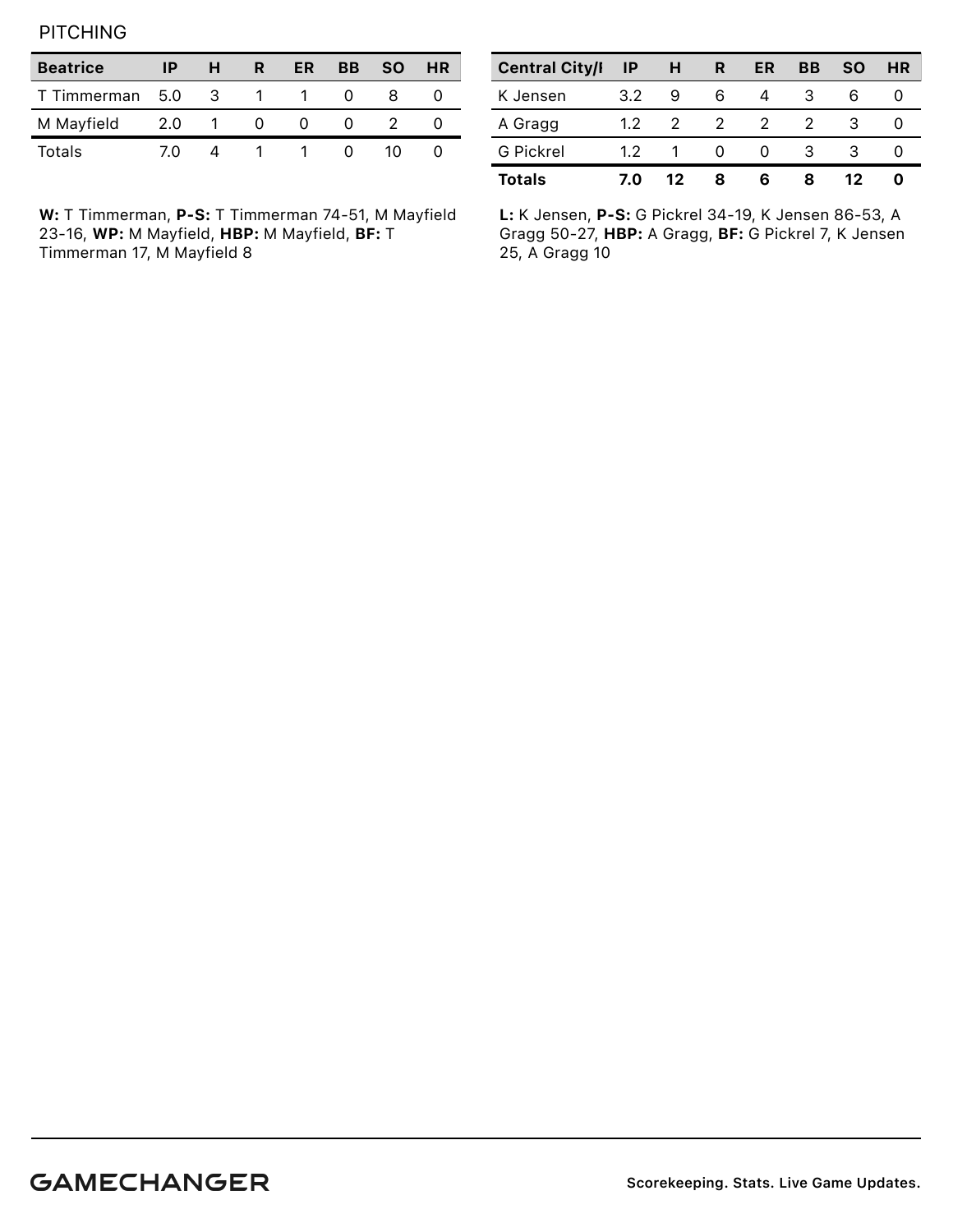# Omaha Gross Catholic 0 - 11 Elkhorn North

**♥ Home** ■ Saturday May 14, 2022

|             |  |                |                 | ხ        |                    |                 |          |
|-------------|--|----------------|-----------------|----------|--------------------|-----------------|----------|
| <b>OMHG</b> |  | $\overline{0}$ | $\overline{0}$  | $\Omega$ | $\overline{0}$     | $\mathbf 1$     |          |
| FI KH       |  |                | 10 <sup>1</sup> | X        | $\vert$ 11 $\vert$ | 12 <sup>1</sup> | <u>റ</u> |

#### BATTING

| <b>Omaha Gross Cath</b> | AB | R  | н | RBI | BВ | SΟ |
|-------------------------|----|----|---|-----|----|----|
| L Bies (SS)             | 2  | 0  | 0 | O   | 0  |    |
| N Boring (RF, CF)       | 1  | Ω  | 0 | O   |    | 1  |
| C Capece (P, 1B)        | 2  | 0  | 1 | 0   | O  | 1  |
| A Kosse (LF, RF)        | 1  | Ω  | O | O   | 1  | 1  |
| R McElmeel (2B)         | 2  | 0  | 0 | O   | O  | 1  |
| J Meier (C)             | 2  | 0  | 0 | O   | O  |    |
| K Capece (1B, LF)       | 2  | 0  | 0 | U   | O  | O  |
| C Brown Askren (        | 1  | O  | Ω | U   |    | 1  |
| J Rempe (3B)            | 2  | Ω  | O | Ω   | O  | 2  |
| CR: O Brennan           | Ω  | O) | O | O   | Ω  | O  |
| Totals                  | 15 | 0  |   |     | З  | g  |

| <b>Elkhorn North</b> | AВ | R              | н              | <b>RBI</b> | BВ | SΟ |
|----------------------|----|----------------|----------------|------------|----|----|
| C Thiessen (RF)      | 3  | 1              | 1              | Ω          | 0  | 1  |
| N Cunningham (SS)    | 2  | 0              | 0              | Ω          | 1  | 2  |
| E Mains (CF)         | 3  | $\overline{2}$ | 2              | 2          | Ω  | 0  |
| L Tillman (LF)       | 3  | $\overline{2}$ | $\overline{2}$ | 2          | Ω  | 0  |
| T Wells (C)          | 3  | 0              | 2              | 1          | 0  | 0  |
| C Nowaczyk (1B)      | 3  | 1              | 1              | Ω          | Ω  | 1  |
| J Grossart (DH)      | 2  | 0              | 2              | 2          | 0  | 0  |
| E Edwards (DH)       | 1  | 2              | 1              | 1          | 0  | Ω  |
| C Ripley (3B)        | 2  | 0              | 0              | 0          | Ω  | 2  |
| B Cervania (3B)      | 1  | 0              | 0              | 0          | 0  | 0  |
| I Miller (2B)        | 2  | 1              | 1              | 1          | 0  | 1  |
| CR: D Harper         | Ω  | 1              | 0              | Ω          | 0  | Ω  |
| CR: S Huff           | Ω  | 1              | 0              | Ω          | 0  | 0  |
| Totals               | 25 | 11             | 12             | 9          | 1  | 7  |

TB: C Capece, CS: N Boring, LOB: 3 2B: C Thiessen, T Wells, 3B: E Mains, TB: C Thiessen 2, T Wells 3, E Mains 4, I Miller, C Nowaczyk, E Edwards, J Grossart 2, L Tillman 2, SB: D Harper, C Thiessen, E Mains, J Grossart, LOB: 3

#### **PITCHING**

| <b>Omaha Gross</b> | IP  | н               | R | ER | BВ | SΟ | <b>HR</b> |
|--------------------|-----|-----------------|---|----|----|----|-----------|
| C Capece           | 3.1 |                 | 6 | h  |    |    |           |
| E Gillespie        | 0.0 | 2               | 3 |    |    |    |           |
| <b>R</b> Pearson   | 0.2 | 3               | 2 | 2  |    |    |           |
| Totals             | 40  | 12 <sub>1</sub> |   |    |    |    |           |

L: C Capece, P-S: E Gillespie 17-9, C Capece 68-49, R Pearson 16-11, WP: E Gillespie, C Capece, BF: E Gillespie 3, C Capece 18, R Pearson 5

| <b>Elkhorn Nortl</b> | <b>IP</b> | н | R        | ER           | <b>BB</b> | <b>SO</b> | <b>HR</b> |
|----------------------|-----------|---|----------|--------------|-----------|-----------|-----------|
| R Harrahill          | 4.2       |   | $\Omega$ | $\mathbf{O}$ | З         | x         |           |
| K Hanson             | O 1       | 0 |          |              |           |           |           |
| <b>Totals</b>        | 5.0       |   |          |              |           |           |           |

W: R Harrahill, P-S: K Hanson 6-3, R Harrahill 65-38, BF: K Hanson, R Harrahill 17